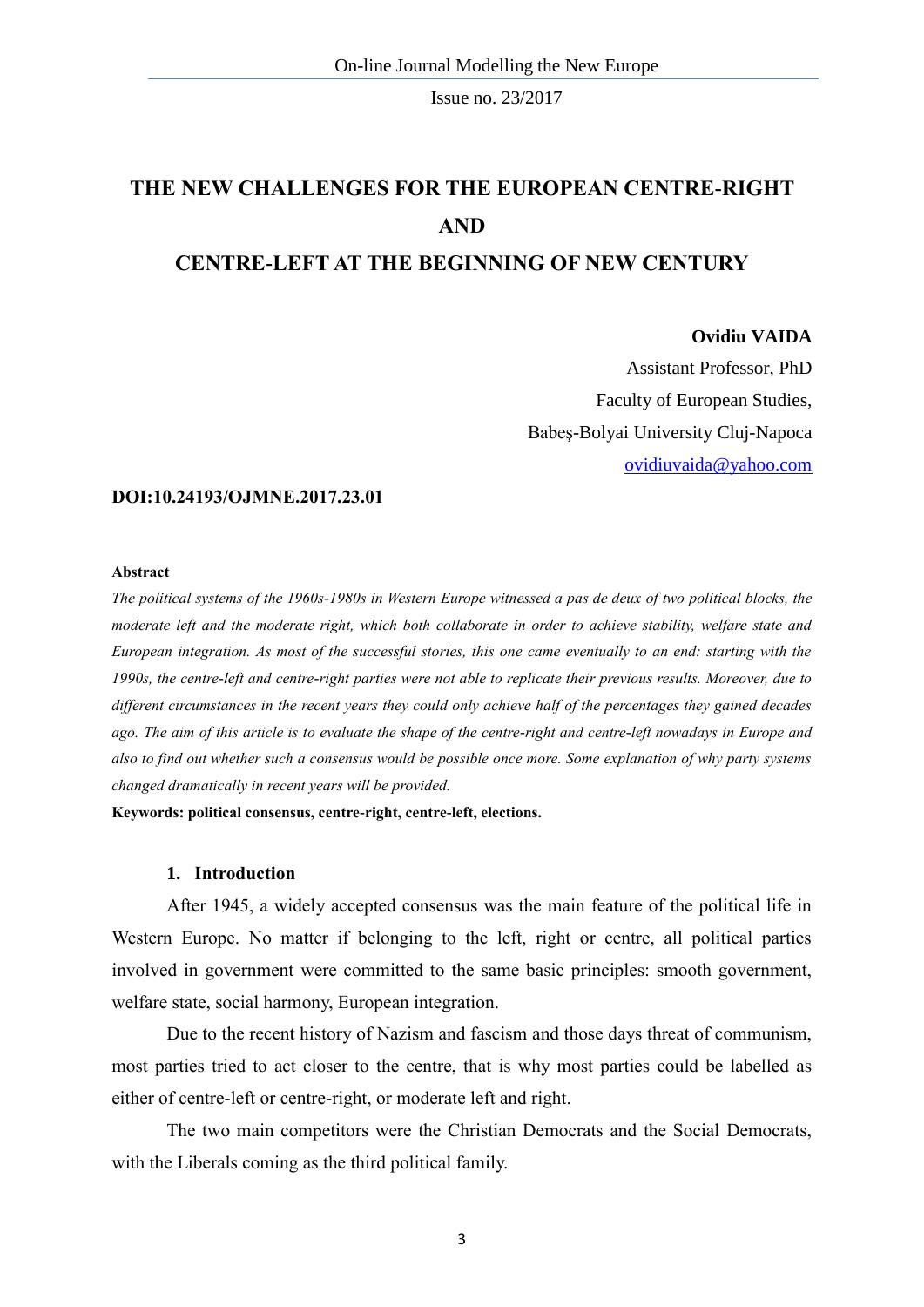The main objectives, the welfare state, the European integration, European peace were achieved without heated debates. The best example for this is Italy, where Christian democrats were in power for more than four decades, being unaffected by the numerous changes in government, that is more than fifty between 1946 and 1993. The trade mark for Italian political system was the government based on broad alliances, formed by all sorts of parties, except the communists.

Despite several crises, economic problems, international difficulties, this system worked for almost five decades, with centre-left and centre-right parties alternating in power, sometimes even forming large coalitions. Starting with the 1990s, the (West) European political arena changed slowly. New parties emerged, the two main political groups started to loose votes and the old informal arrangement seemed to become obsolete. New leftist groups, Eurosceptic, populist, anti-system parties entered the party systems and in years were able to threaten governmental stability or even to fuel serious decisions, such as leaving the EU (Brexit).

The article tries to analyse what is the current status of the moderate left and moderate right in Western Europe. Also, since the 1950s-1980s are recalled as years of economic expansion, social peace, political consensus (with all the drawbacks), one research question is that the political circumstances could generate a somehow similar broad political alliance between the centre left and centre right, a new  $21<sup>st</sup>$  century consensus, as a base for political stability and political harmony.

First of all, an analysis of both the circumstances of 1960s-1980s, compared with the ones after 2000 is necessary. Secondly, the political environment, mainly the new party systems will be researched, to find out which are the new ideological and party developments; it is important to see where the parties are nowadays located, from an ideological point of view. Eventually, the current situation of (centre) left and right will come under scrutiny.

The literature is quite vast in what regards the left-right divide in politics. There are several attempts to measure the location of parties on a left-right scale, using different methods. All these analysis had been coded and integrated in databases, which all generates significant literature. Chief among them are the Chapel Hill expert surveys<sup>1</sup> and the MARPOR (Manifesto Project)<sup>2</sup>. Based on expert surveys and manifesto coding, they were

1

<sup>&</sup>lt;sup>1</sup> [http://www.unc.edu/~gwmarks/data\\_pp.php](http://www.unc.edu/~gwmarks/data_pp.php) [Accessed 22/08/17]

 $2 \frac{\text{https://manifestoproject.wzb.eu/} \text{Accessed 22/08/17}}{$  $2 \frac{\text{https://manifestoproject.wzb.eu/} \text{Accessed 22/08/17}}{$  $2 \frac{\text{https://manifestoproject.wzb.eu/} \text{Accessed 22/08/17}}{$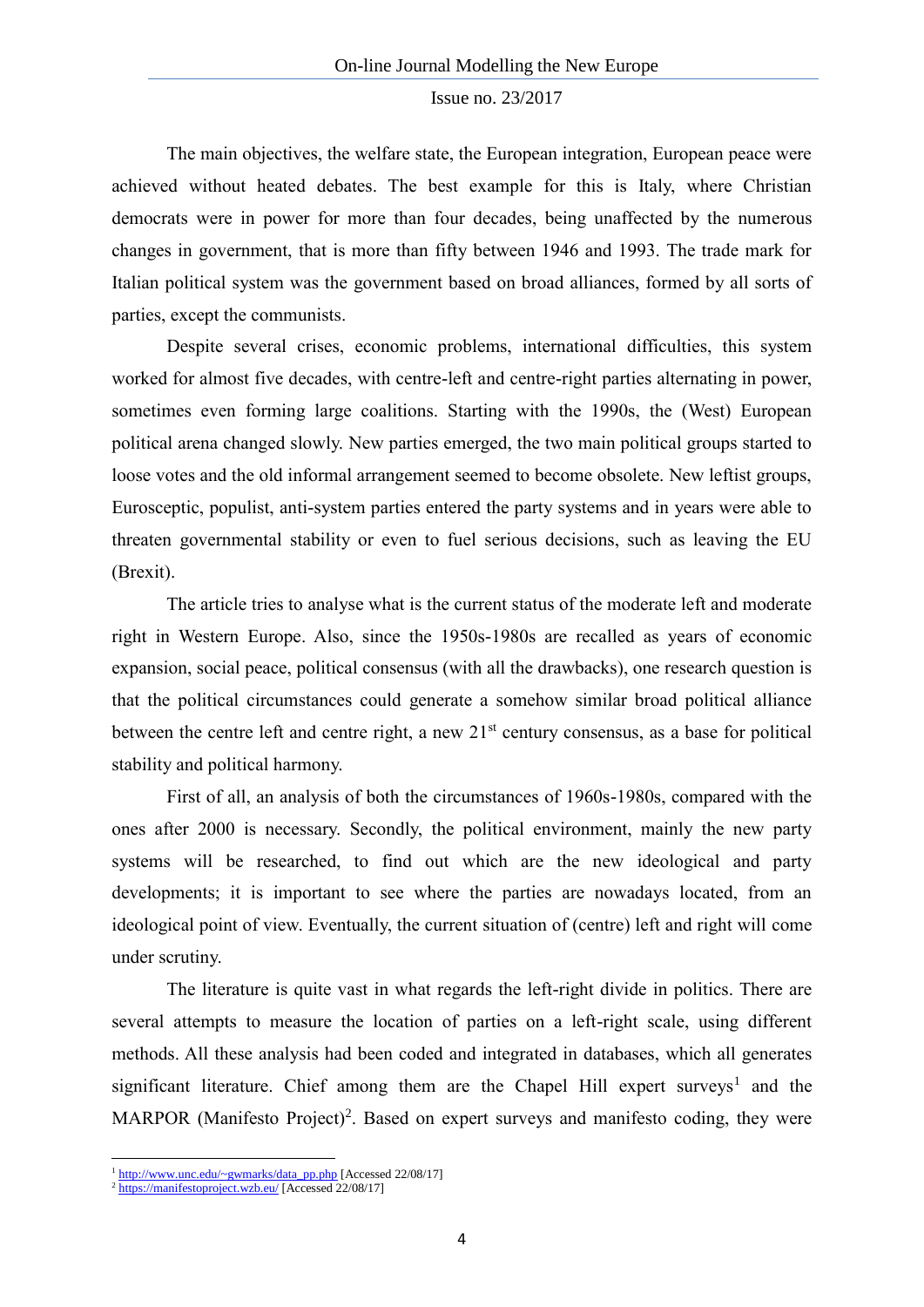followed by a lot of literature. The Chapel Hill surveys were described in Bakker et al. (2015) and also Polk et al. (2017). On the other hand, the Manifesto Project, since it is based on a longer endeavour, it could generate a longer list of articles and books. Dominant among them are the ones wrote by the MARPOR team, such as Budge et al. (2001), Klingemann et al. (2006) or Volkens et al. (2013). Other articles or works, based on these two sources or other ones will be highlighted in this article.

It must be underlined that while all these articles brought new facts and offered several explanation or description on the state of left and/or right, they somehow lack dynamism due to the fact that they are entirely based on program analysis or expert surveys. Most of them only analyse the position of a party on paper, without taking into consideration electoral campaigns, electoral results, the reaction of the party after some events, such as the British Conservatives or the Austrian Peoples Party, which moved to the right when it comes to policies/attitudes, while staying in the same position or even moving to the left in the recent years.<sup>3</sup> In several cases, analysis showed that a party stayed in the same position on a left-right scale, or even moved in a direction, yet in reality, it had a quite different position.



**Figure 1. Position of British Conservatives regarding European Integration**

Source: [https://visuals.manifesto-project.wzb.eu/mpdb-shiny/cmp\\_dashboard/](https://visuals.manifesto-project.wzb.eu/mpdb-shiny/cmp_dashboard/) [Accessed 22/08/17] Note: The right is above level 0, while the left is located under level 0. It can be seen that since 2000, the Conservative party had a rather leftist position regarding European Integration that is a rather pro-EU position, fact which is denied by its recent position during Brexit.

**.** 

<sup>&</sup>lt;sup>3</sup> Briefly, the British Tories moved to the right partly due to the threat coming from UKIP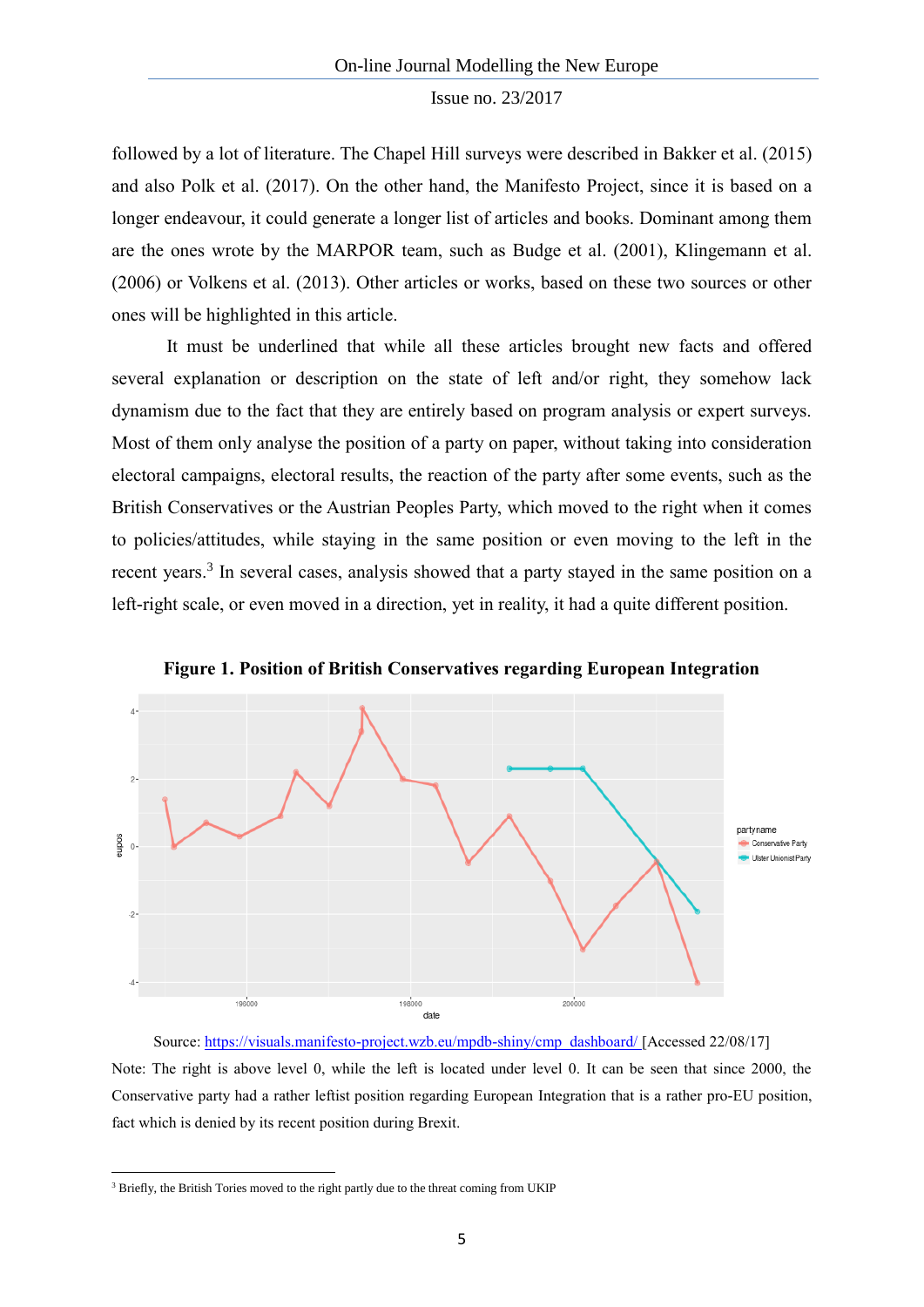The article discusses the party systems of the democratic countries of Western Europe after 1945, mainly the six which founded the European Union, plus Austria and the United Kingdom.

# **2. The left and right during the 1950s-1980s**

After a devastating war, the political systems of the Western European countries changed dramatically. Several parties disappeared, so were entire party families. Fascism was outlawed, while communism was better regarded, due to the involvement of communist in the WWII battles. Conservative parties were punished for their closeness to fascism and there were the Christian-democrats who replaced them (Vaida, 2013). Economically, Europe witnessed what was called *Les Trente Glorieuses* that is almost three decades of economic boom, doubled by a generous welfare system.

The political life was as one would expect after a world war and all sort of extremist movements of the 1930s that is a rather calm one, without political shocks. The notable event of the 1950s were the attempt to block the communist parties to enter the government.<sup>4</sup> The main parties in the political system were the Christian-democrats and the Social-democratic parties. By being moderate right and moderate left, these parties were able to attract a huge number of votes, in some cases even 90% of them, together (see Germany 1965, 1969, 1972, Austria 1956, 1959, 1962, 1966, in the tables below).

|            | 1949 | 1953 | 1957 | 1961 | 1965 | 1969 | 1972 | 1976 | 1980 | 1983 | 1987 | 1990 | 1994 | 1998 |
|------------|------|------|------|------|------|------|------|------|------|------|------|------|------|------|
| CDU        | 25,2 | 36,4 | 39,7 | 35,8 | 38,0 | 36,6 | 35,2 | 38,0 | 34,2 | 38,2 | 34,5 | 36,7 | 34,2 | 28,4 |
| CSU        | 5,8  | 8,8  | 10,5 | 9,6  | 9,6  | 9,5  | 9,7  | 10,6 | 10,3 | 10,6 | 9,8  | 7,1  | 7,3  | 6,7  |
| <b>SPD</b> | 29,2 | 28,8 | 31,8 | 36,2 | 39,3 | 42,7 | 45,8 | 42,6 | 42,9 | 38,2 | 37,0 | 33,5 | 36,4 | 40,9 |

**Table 1. Electoral results in Germany, for the main competitors, 1949-1998**

Source:<http://www.parties-and-elections.eu/germany2.html> [Accessed 4/09/17] Note: The two main blocks received, combined, more than 80%

Once with the 1980s, the political environment started to change, even so it worked not differently from the years before. Both the economy and the social-cultural areas were

**.** 

<sup>&</sup>lt;sup>4</sup> When speaking in this text about politics, political event, actions, etc, I mean only events involving parties and party systems, and not in the broader sense.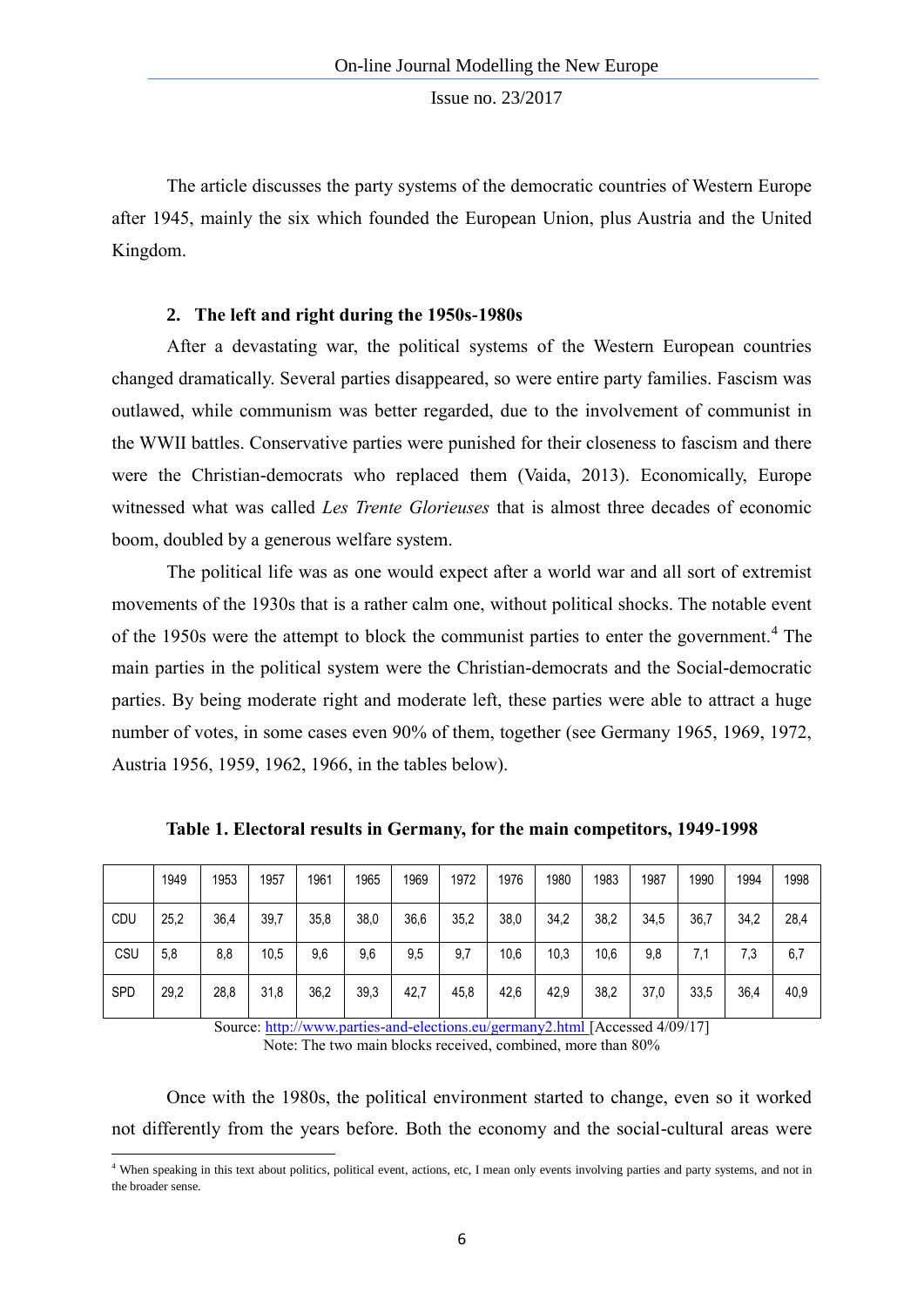affected by new incidents or processes, which all challenged the political parties.

First of all, there were the two energy (oil) crises of the 1973 and 1979. Secondly, the post-war economic boom came naturally to an end, and the welfare state based on Keynesianism required more and more money. The latter, fuelled by a combination of crises in several industrial areas, the ending of the Bretton Woods system led to rising unemployment and inflation. What most Western governments did was to slowly abandon Keynesianism and adopt monetary policies, that is to cut some welfare policies funds, to privatise some key economic areas (transportation, telecommunication, electric power) and in some cases to adopt genuine neo-liberal policies.

What was interesting is that even Social Democratic parties accepted these measures, in some cases being ready to adopt them, while in government.

On the other hand, it was the moment when the baby-boomers joined the political arena and in certain cases they were unhappy with the traditional parties and their offers. Some of these post-materialist voters were concerned with other issues than their parents, such as world peace, environment protection and others (see Inglehart, 1990).

Last but not least, there were the years when economy based on industrial production started to be replaced by the one centred on services. One effect was the decrease in importance of the Social Democratic parties, which started to constantly loose votes as of the 1990s.

It was also the moment the green parties emerged, and in the 1980s they already received enough votes to be accepted as stable competitors.

|            | 1948 | 1952 | 1956                     | 1959 | 1963 | 1967 | 1971 | 1972 | 1977 | 1981 | 1982 | 1986 | 1989 | 1994 | 1998 |
|------------|------|------|--------------------------|------|------|------|------|------|------|------|------|------|------|------|------|
| PvdA       | 25,6 | 29,0 | 32,7                     | 30,4 | 28,0 | 23,6 | 24,6 | 27.4 | 33,8 | 28,3 | 30,4 | 33,3 | 31,9 | 24,0 | 29,0 |
| <b>CDA</b> | -    |      | $\overline{\phantom{a}}$ | -    | -    | -    | -    |      | 31,9 | 30,8 | 29,3 | 34,6 | 35,3 | 22,2 | 18,4 |
| <b>KVP</b> | 31,0 | 28,7 | 21<br>، ا ب              | 31,6 | 31,9 | 26,5 | 21,9 | 177  |      |      | -    |      |      | -    |      |
| <b>ARP</b> | 13,2 | 11,3 | 9,9                      | 9,4  | 8,7  | 9,9  | 8,6  | 8,8  | -    |      | -    |      |      | -    |      |
| <b>CHU</b> | 9,2  | 8,9  | 8,4                      | 8,1  | 8,6  | 8,1  | 6,3  | 4,8  | -    |      | -    |      |      | -    |      |

**Table 2. Electoral results in the Netherlands, for the main competitors, 1948-1998**

Source:<http://www.parties-and-elections.eu/netherlands2.html> [Accessed 29/08/17] Note: Until 1977, the three Christian Democratic parties acted separately, eventually they merged in 1977

Even the 1980s had turbulent moments, except the arrival of green parties, nothing important happened in the European political systems. Yet, even the two large camps still dominated (the centre right and centre left parties) it was easy to notice that they did not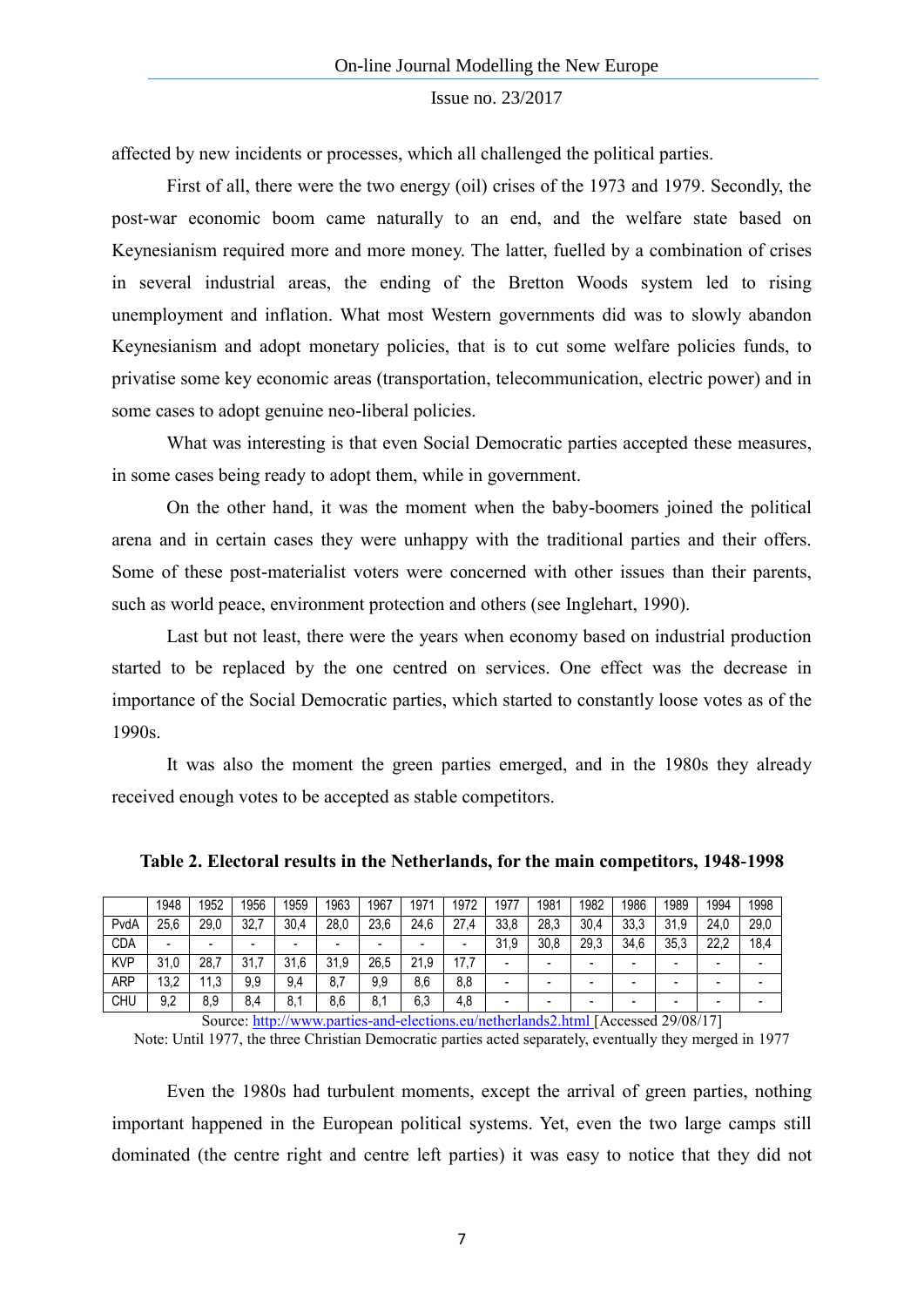receive the same amounts of votes as one or two decades earlier. Besides the Greens, other parties, which even could not resist more than just few years begun to "steal" votes.

**Table 3. Electoral results in Austria, for the main competitors, 1953-1999**

|     | 1953                                                                          | 1956 | 1959 | 1962 | 1966 | 1970 | 1971 | 1975 | 1979 | 1983 | 1986 | 1990 | 1994 | 1995 | 1999 |
|-----|-------------------------------------------------------------------------------|------|------|------|------|------|------|------|------|------|------|------|------|------|------|
| SPÖ | 42.1                                                                          | 43.0 | 44.8 | 44.0 | 42.6 | 48.4 | 50.0 | 50.4 | 51.0 | 47.7 | 43.1 | 42.8 | 34.9 | 38.1 | 33.2 |
| ÖVP | 41.3                                                                          | 46.0 | 44.2 | 45.4 | 48,4 | 44.7 | 43.1 | 43,0 | 41.9 | 43.2 | 41.3 | 32.1 | 27.7 | 28.3 | 26.9 |
|     | Source: http://www.parties-and-elections.eu/austria2.html [Accessed 29/08/17] |      |      |      |      |      |      |      |      |      |      |      |      |      |      |

As mentioned earlier, the existence of communism in Eastern Europe influenced somehow the behaviour of parties and party systems in Western Europe, by making them to "freeze", yet not in the classical Rokkanian way, but by forcing the main parties to accommodate each other and inducing moderate politics.

That explains partially the fact the centre right parties accepted rather leftist policies, mainly connected to the welfare state and vice-versa, parties of the centre left did not reject the neoliberal policies of the 1980s.

Once communism collapsed in Eastern Europe and Soviet Union accepted the fact that it "lost" the cold war, there were several consequences. First of all, Western communist parties were severely affected by the disappearance of USSR, which used to be a model for them, not to mention the financial support that they received. Their electorate lost the interest in supporting a party unable to reshape its message and policies and with an obsolete model. Best examples are the communist in France and Italy, where after 1989 their parties hardly received more than 5%, while in the 1970s, even 1980s, they were able to attract more than  $20\%$  of the votes, even an excellent 34,4% in Italy in 1976.<sup>5</sup> It is important to note that the ex-communist voters did not necessarily joined other left-wing camps, such as Social Democrats, but moved towards other political groups, even populists (Davies, 2014) or extreme right Eurosceptic, such as the Front National in France (Miscoiu, 2005). Also, excommunist party members in unified Germany voted with Christian Democrats 1990 elections instead of more ideologically closer Social Democrats (Bösch, 2004).

On the other hand, curiously, those who lost from the fall of communism were the Christian democrats. While being pro-European, the Christian Democrats were fierce anticommunists and could attract many voters sharing the same belief. In other words, Christian

1

<sup>&</sup>lt;sup>5</sup> In some cases communist parties virtually disappeared after 1989, see for instance Austria or the Netherlands, while in Sweden, Spain, Belgium or Luxembourg they survived, even in poor conditions.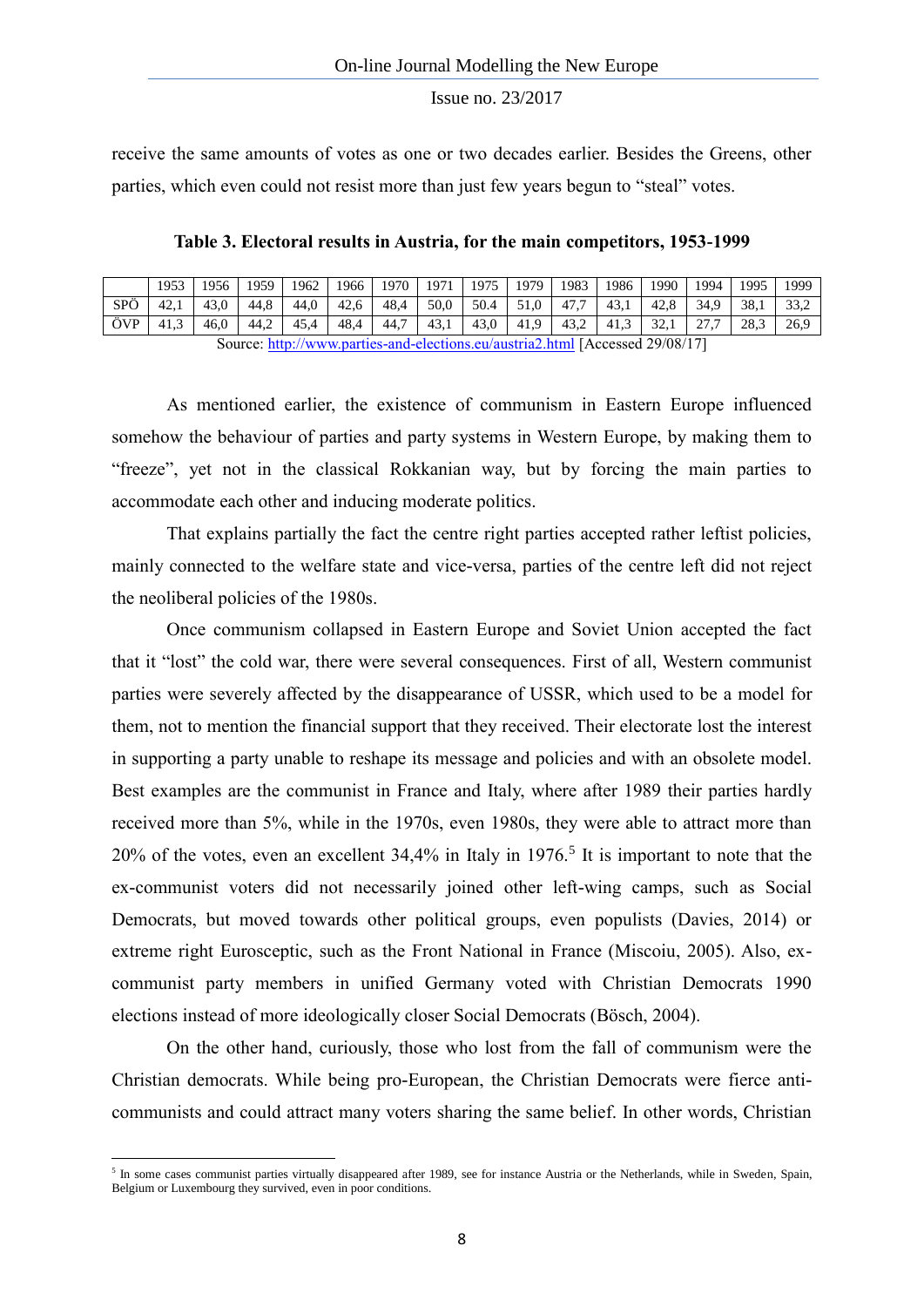Democratic parties were able to keep these voters "captive" just based on the issue of anticommunism. Once this threat gone, Christian democrats had difficulties in mobilising voters only by using the fear of communism. Paradoxically, even they could be named winners of the Cold War as a party family, Christian Democrats started to loose votes right after 1989.<sup>6</sup> In some cases, they voters chose the Green parties, while others moved to the right (Bösch, 2004). In fact, it was the moment when Christian democracy in general begun to move to the right (in Figure 2 it can be noticed the move to the right, after 1990, of Christian Democrats in four states, figures based on analysis of party programs, done under Manifesto Project – MARPOR)



**Figure 2. The place on a left-right map of four Christian Democratic parties**

Source: [https://visuals.manifesto-project.wzb.eu/mpdb-shiny/cmp\\_dashboard\\_countries/](https://visuals.manifesto-project.wzb.eu/mpdb-shiny/cmp_dashboard_countries/) [Accessed 22/08/17]

It could be an effect of growing secularization demobilization, the end of Cold War or other events, for the Christian Democrats, the fall of the Iron Curtain for the Communists, or

**.** 

<sup>&</sup>lt;sup>6</sup> In the Netherlands, CDA had the support of about 30% prior to 1989, and 22% respectively 18% at the first two elections in the 1990s. Those of Italian Christian Democrats are illustrious. In Austria, OVP received 43% and 41% during the 1980s, only to drop to 32% in 1990, and 27% at the next elections.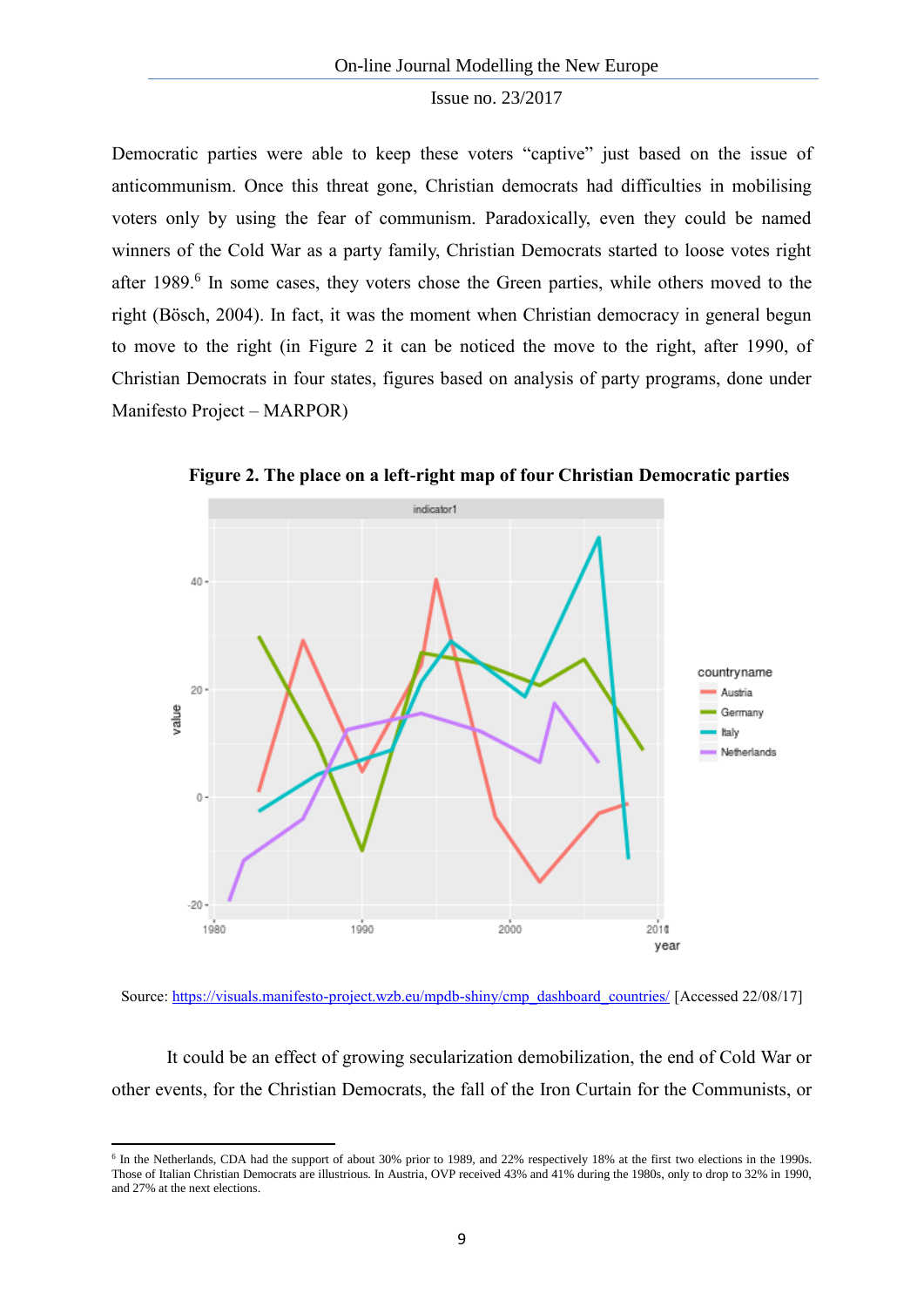the decline of the industrial sector, for the Social Democrats, nevertheless it was in the 1990s when the traditional parties started slowly to lose votes. As mentioned, communists became rather marginal in the Western political arenas, while both the Social Democrats and the Christian Democrats embarked in their move to centre, respectively to the right. In the case of Social Democrats, it was what they called the Third way, while the Christian Democrats became more conservative, ideologically (Seiler 1993, Vaida 2014). The recipients were the green parties, the extreme right or left, all sorts of liberals or regionalist parties.

#### **3. The left and right during after the 1990s**

The new millennium brought new developments in the political systems of the European countries. Moderate left and the moderate right were further challenged by other political groups, some inexistent two decades ago. A list of what happened starting with the end of 1990s and the early 2000s could bring some suggestion about what was to come.

First of all, it was the process of European integration and EU enlargement that was in progress. In 2004, eight ex-communist countries joined the EU, two more in 2007 and Croatia in 2013. Not only was the end of a long European unification dream, but it also generated some difficulties. Briefly, it brought immigrants from the new member states, a process labelled mainly in the media under the phrase "Polish plumber" and which in some cases caused irritation. Secondly, the eight ex-communist states, less developed than their Western companions, needed and received European funds, which were lifted from old member states, the EU-15. Not to a large scale, but this also fuelled negative views regarding EU enlargement. Besides the new arrived states, "EU" and "Brussels" were blamed for the new situation by the new emerging party family, the Eurosceptics.

Already at the 1999 EP elections, the Eurosceptics received certain votes, yet under 5% and not disturbing the stable EPP/PES/LIB alliance. So did they in 2004, but it must be underlined that at this moment Front National and UKIP were able to gain 10%, respectively 16%.

At the beginning, the Eurosceptic parties were rather successful only at European parliament elections, where they gained more and more votes, yet, without affecting the decision making neither at European, nor at national level. That changed with the EP elections of 2009, where the Eurosceptics were able to win around 60 seats and able to form a stable and recognisable parliamentarian group, based on the UKIP MEPs. In 2007 a second Eurosceptic/far-right group formed, yet only to collapse a few month later.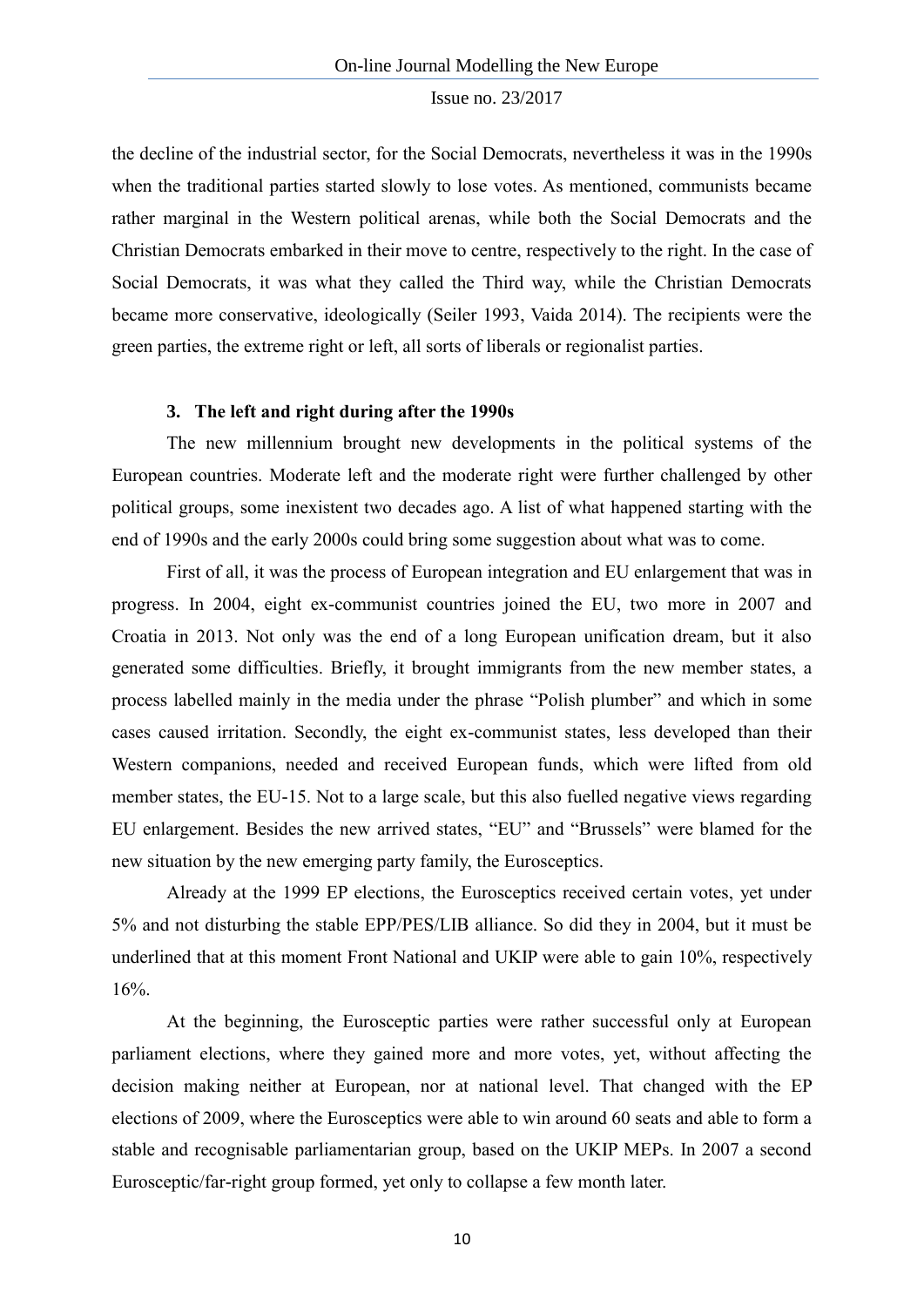Even more important for a discussion on the European left and right was the formation of a new group (and in the same time, of a new trend in the European politics), the European Conservatives (officially, European Conservatives and Reformists). They came mainly from an EPP faction, unhappy with the moderate EPP and its support for the European Constitution, a heated topic of the 2004-2006 years (). They were able to form a group of about 60 MEPs (some MEPs came and left during the five years) and together with the Eurosceptics were able to induce a new tendency both at European and EP level, one opposing further integration and more Brussels.

It must be underlined that while in the 1990s, moderate left and right were still in good shape, historically one could point out the first years of the 2000s when the dynamics of the left and right started to change, to be more and more influenced by conservatism and Euroscepticism.

Besides the EU enlargement explanations, it must not forget the global economy difficulties. Years of economic growth ended in 2008, once with Lehman Brothers bank collapse. It was just the start of a four years economic recession, which affected the whole world economy. GDP growth was affected in almost every developed country, unemployment doubled in some cases, and the banking sector was heavily hit. Next came the Eurozone crisis, which affected already troubled Greece, Ireland, Spain and Portugal. The European Union helped these states by using several financial tools, such as bailout programs, loans, and all sorts of economic measures. As far as a left-right divide concern, these events had two main effects. On the one hand, at citizens' level, the general feeling was that taxpayers' money are spent to save countries which cannot follow basic financial rules. On the other hand, facing economic crises, almost all European governments, regardless their political colour, employed strict right wing measures, such as: financial austerity, budget consolidation, cutting spending (even of wages, especially in the public sector), increasing VAT. The short term effect of the all these were the fact that several citizens were affected by the crises and ready to punish those thought responsible. Obviously, they voted against parties in government when they could do so. The winners were not the left wing parties, as it would be logical when speaking about a government that imposed austerity, but the opposition parties, regardless of their ideology. Also it is worth to mention that that in several cases, there were the leftist parties that imposed austerity after 2009 and there were the rightwing parties those who won the next elections.

The combination of immigration, Euro and economy problems further facilitated the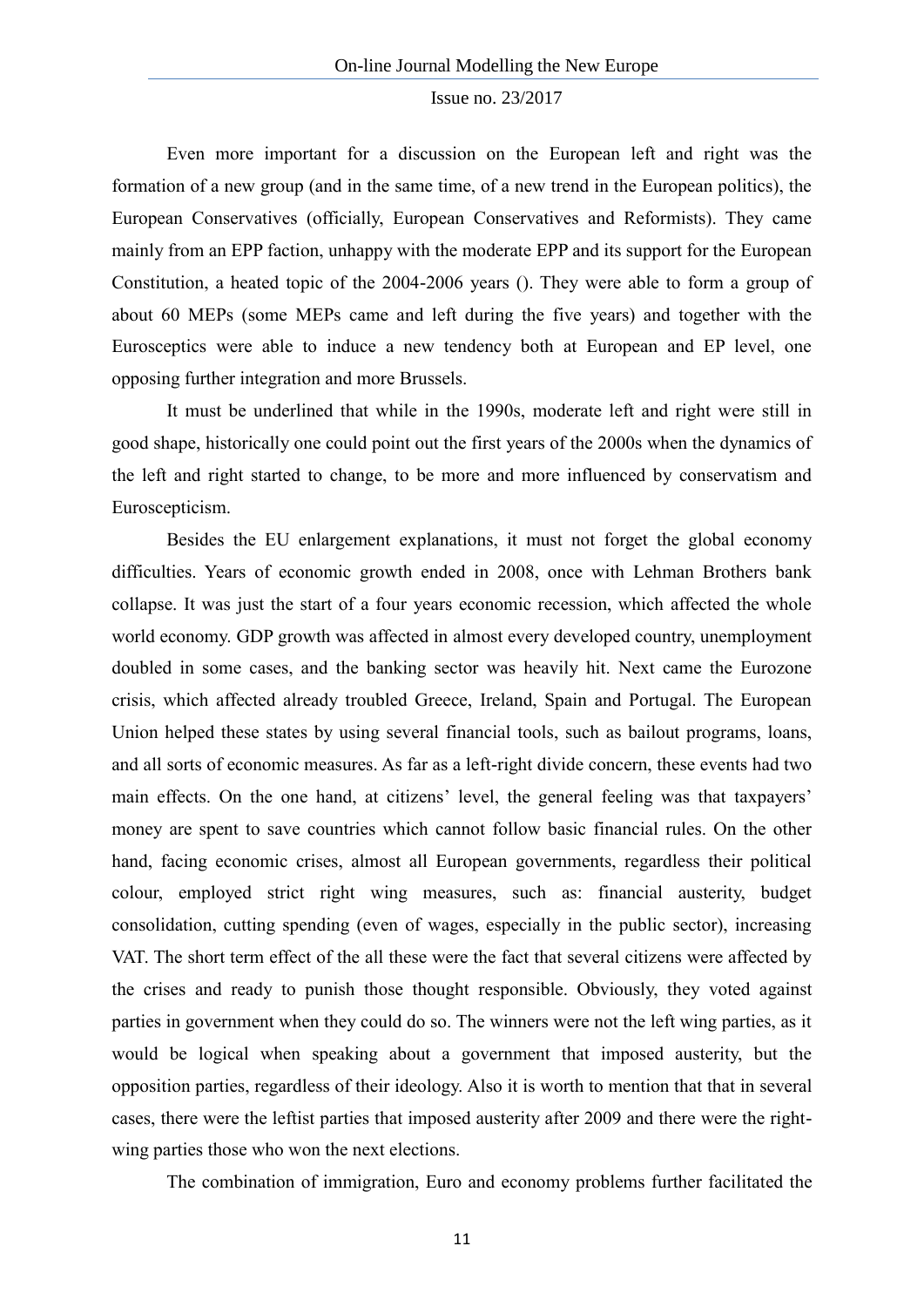growth of Eurosceptic/right-wing parties. The progress they already experienced in 2009 and the next years continued with the 2014 European elections, yet under different circumstances. At this point, the Eurosceptic/populist/extreme right wing parties reached their best result at European level. They were able to win around 100 seats and strong enough to form even two parliamentary groups, the *Europe of Freedom and Direct Democracy* and the *Europe of Nations and Freedom*, the former centred around UKIP and the latter having Front National as a core.<sup>7</sup>

The other right-wing group, the ECR succeeded in coming third being the first party family to surpass the liberals for the first time since 1989. The conservatives received 70 seats, being able, together with the Eurosceptic groups, to push the EPP/SOC/LIB alliance under 65% of votes.

In fact the results of Eurosceptics did not come as a full surprise. Starting with the 2010s, these parties acted electorally better and better, having the means to win elections or to jeopardize coalition formation.<sup>8</sup>

European countries were just recovering from the economic crises of 2008-2009 and new events challenged them, namely the European refugee crisis, starting with 2014, with a peak in 2015. Even though refugees arrive in Europe constantly and there are bodies and policies concerning them, the size of the new arrival waves took the EU by surprize. Most refugees came from countries involved in war, such as Syria or Iraq. The images with thousands of people trying to cross borders or sleeping in railway stations generated a lot of disputes. Obviously, the political arena was affected, at least in two aspects. First of all, some migrants were causing troubles after arriving, the media presenting the cases in a rather exaggerated manner. Secondly and most importantly, there were some terrorist attacks in Paris, London, Nice or Manchester, all being labelled as (Islamism terrorism). Even that most of these attacks were planned and executed by European born Islamist, it was common the belief that there might be some connection with the new arrived refugees. Needless to say that parties at the right, from conservatives to extreme-right ones, took position on this issue and demanded for firm action. Anyway, that further fuelled the rather anti-immigration, Eurosceptic discourse, which was in favour of the extreme-right wing parties.

Starting with 2015 there is a significant increase of votes for the far-right/Eurosceptic

 $\overline{a}$ 

<sup>7</sup> Some MEPs, such as those from *Jobbik* or other far-right parties were not accepted in these groups.

<sup>8</sup> M5S in Italy, election winner in 2013, PVV in the Netherlands, coming third then second, in 2017 and 2013 respectively, UKIP coming third in 2015, or in France Marine le Pen entered the second round of the presidential elections; not to mention Austria, where a far-right candidate almost won the presidential elections.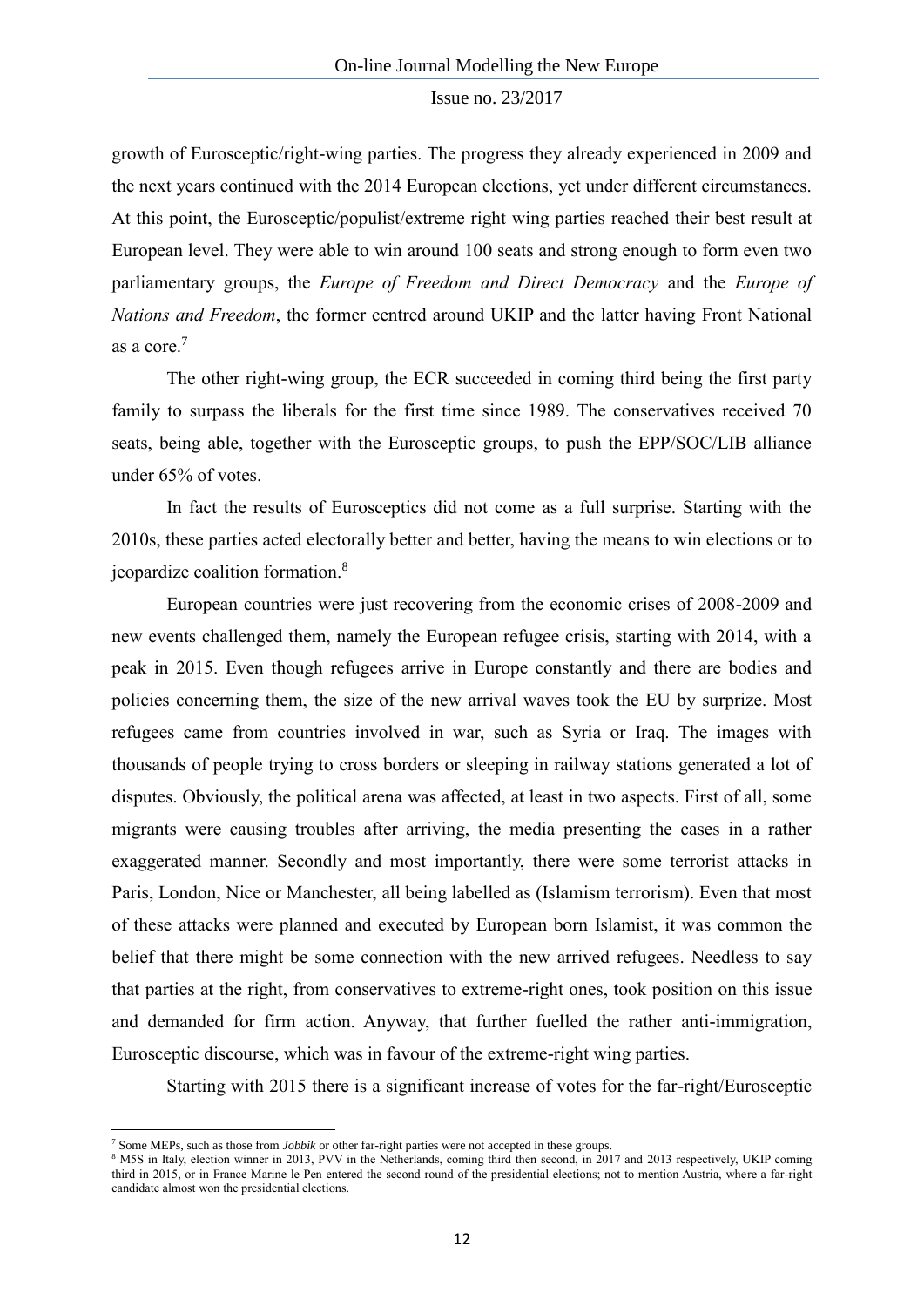parties in Europe. In 2016 a FPO member candidate was close to win the presidential elections in Austria, being defeated by a narrow margin. It must be mentioned that for the first time after WWII, there were no moderate left or moderate right wing candidate among those fighting for the presidential positions. Just month later, the same scenario took place in France, where Marine Le Pen, well-known leader of Front National, entered the second round of elections, being eventually defeated by Emmanuel Macron. Once again, there were no candidates of the left or the right in this presidential final round, a premiere, as in Austria. Also in 2017, in the Netherlands, the right-wing populist PVV arrived second in the parliamentarian elections, while in Germany, a party with a similar position, AfD, received almost 13%, coming third after CDU/CSU and SPD. The same position was occupied by UKIP in 2013, with an astonishing 13%. At this point, it should be mentioned that UKIP was already a strong competitor, since it achieved 26% and the first place at the 2014 EP elections, after 16% in 2009. While not being very influential in the UK governmental area, and being able to be a voice only in Brussels, UKIP was instrumental in what was perceived as one of the most important blow for the EU, namely the Brexit.

#### **4. Conclusions**

The objective of the article was to analyse the shape of the moderate right and left in Europe in the recent years, as compared with the same political pair in the 1950s-1980s. For many decades, the two political groups overwhelmingly dominated the political systems of the Western European countries (see Table 1, 2, 3). In some cases, the two main parties received more than 90% at certain elections. Starting with the 1990s, votes went to other parties, and the two political block could hardly find any solution. The result was that in two decades, they lost more than half of their votes combined (see Table 4, 5, 6).

**Table 4. Electoral results in Germany, for the main competitors, 2002-2017**

|            | 2002 | 2005 | 2009 | 2013 | 2017 |
|------------|------|------|------|------|------|
| <b>CDU</b> | 29,5 | 27.8 | 27.3 | 34,1 | 26,8 |
| <b>CSU</b> | 9.0  | 7.4  | 6,5  | 7.4  | 6.2  |
| <b>SPD</b> | 38,5 | 34,2 | 23,0 | 25,7 | 20.5 |

Source:<http://www.parties-and-elections.eu/germany2.html> [Accessed 17/09/2017]

A first and basic conclusion would be, at this point, that the centre right and the centre left are in poor condition, compared with their situation decades ago.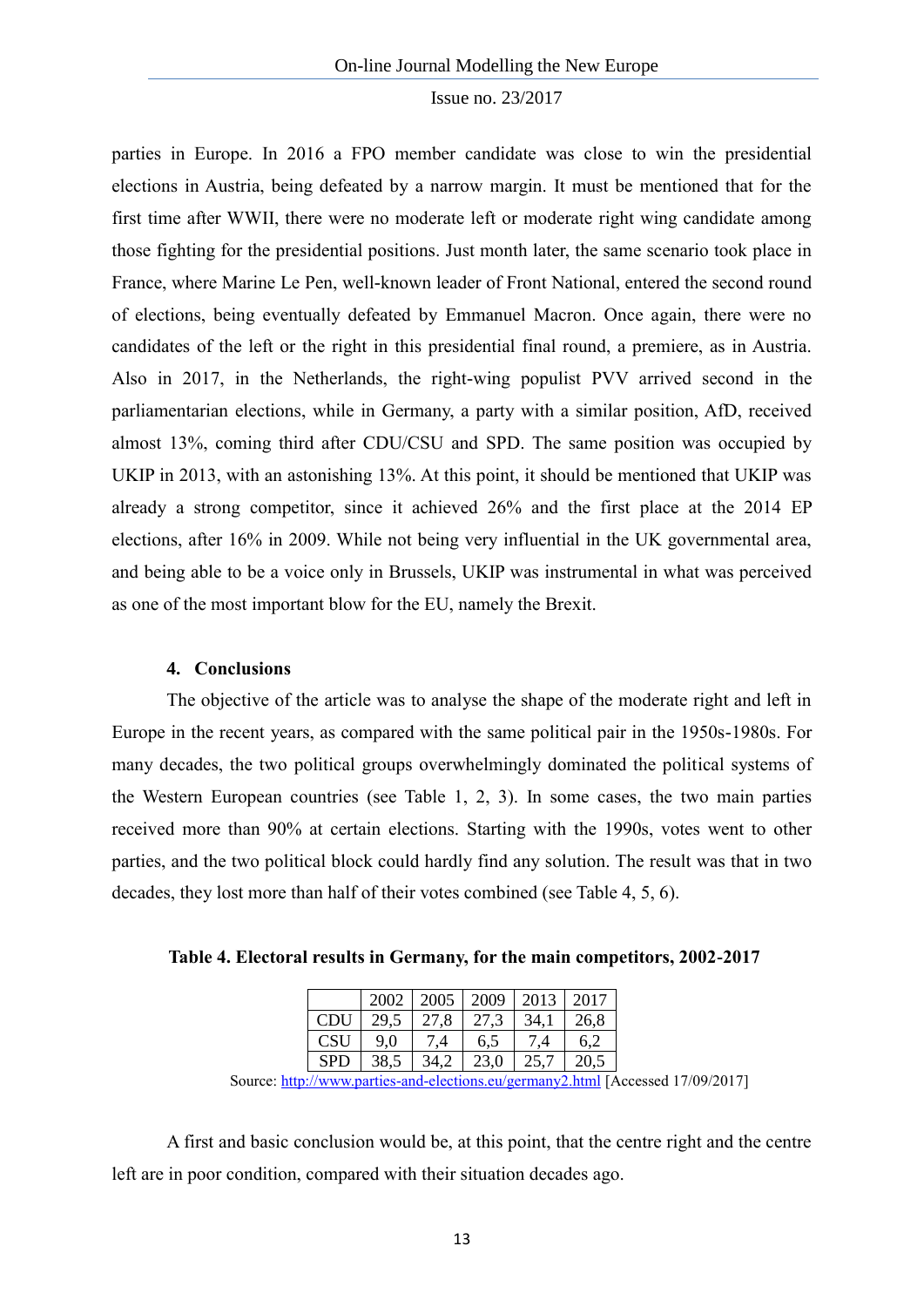What could explain the unfortunate situation of these party blocks? Obviously, they must be analyzed separately, even in certain cases their status was the result of their (non)cooperation. First of all, there are the parties of the left those who lost most of their influence and voters. Based on the classical cleavage of owners/workers, the socialist/socialdemocratic parties had a clear voter base that is the industrial workers in the first place, than any other worker category. Moreover, the left was voted by those less wealthy, those who wanted free education and health care and a protective pension system.

**Table 5. Electoral results in Austria, for the main competitors, 2002-2013**

|     |      | 2002   2006   2008   2013 |      |      |
|-----|------|---------------------------|------|------|
| SPÖ | 36.5 | 35,3                      | 29,3 | 26,8 |
| ÖVP | 42,3 | 34,3                      | 26,0 | 24,0 |

Source:<http://www.parties-and-elections.eu/austria2.html> [Accessed 22/08/17]

To implement all these measures, which are the basics in a welfare state, the parties of the left needed several years, during which they were top electoral competitors (see the case of Austria, where Social Democrats received sometimes more than half of the votes, or of Germany or Great Britain). After the 1970s, the parties of the right not just accepted and imposed themselves such measures, but they did not challenged them, even in years of economic crises (except some minor adjustments). All these policies became part of the system. At this point, the Social Democrats ought to come with new proposals, regarding those less fortunate. What the parties of the left did was to move close to the centre, ideologically and adopt post-materialist views, socially. During the 1990s several parties of the left adopted close-to-the-centre positions, mainly in Great Britain (Third Way) and in Germany. Moreover, Social Democrats adopted positions regarding the environment, immigration or minorities of all types.

**Table 6. Electoral results of the Social Democrats in Germany, in percentage, 1949-2017**

|            |      |      |                                                |  |                                            |      | 1949   1953   1957   1961   1965   1969   1972   1976   1980   1983 |      |
|------------|------|------|------------------------------------------------|--|--------------------------------------------|------|---------------------------------------------------------------------|------|
| <b>SPD</b> |      |      | 29,2   28,8   31,8   36,2   39,3   42,7        |  |                                            | 45,8 | $42,6$ 42,9                                                         | 38,2 |
|            | 1987 | 1990 | 1994   1998   2002   2005   2009   2013   2017 |  |                                            |      |                                                                     |      |
| <b>SPD</b> |      |      | $37,0$   $33,5$   $36,4$   $40,9$              |  | $38,5$   $34,2$   $23,0$   $25,7$   $20,5$ |      |                                                                     |      |

Source:<http://www.parties-and-elections.eu/germany2.html> [Accessed 17/09/2017]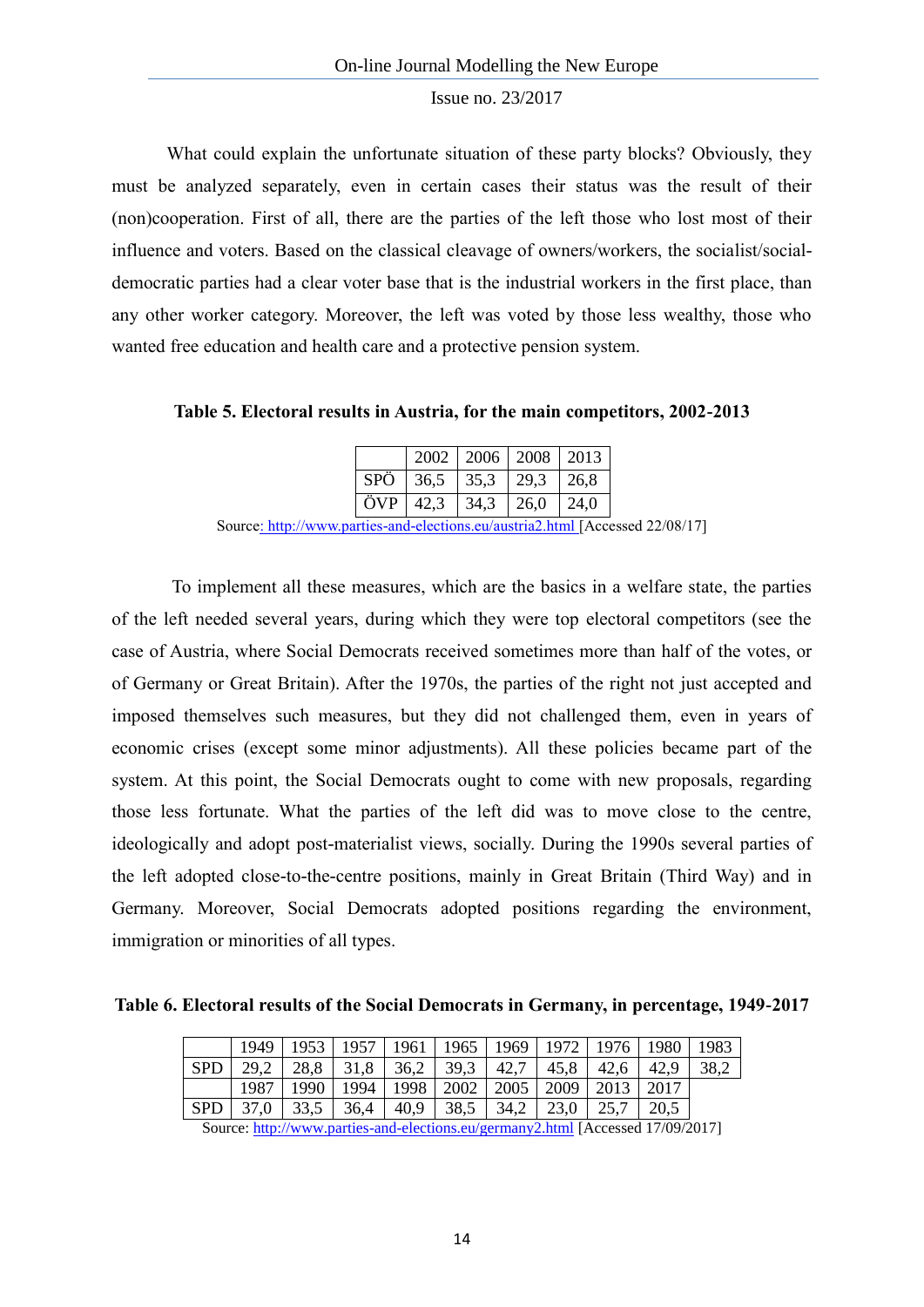Another difficulty Social Democrats faced was the change in economy structure that is deindustrialisation. Industry, which once accounted for more than 40% of GDP output in the developed countries, is below 25% nowadays. There are less and less industrial workers, not to mention the fact that the importance of trade unions, once part of the Social Democratic environment, vanished.

**Table 7. Electoral results of the Social Democrats in Austria, in percentage, 1945-2013**

|                | 1945 | 1949 | 1953 | 1956 | 1959 | 1962 | 1966 | 1970 | 1971 | 1975 | 1979 | 1983 | 1986 | 1990 |
|----------------|------|------|------|------|------|------|------|------|------|------|------|------|------|------|
| $\cdot$<br>SPÖ | 44.6 | 38.7 | 42,1 | 43,0 | 44,8 | 44.0 | 42,6 | 48.4 | 50,0 | 50.4 |      | 47., | 43.1 | 42.8 |
|                | 1994 | 1995 | 1999 | 2002 | 2006 | 2008 | 2013 |      |      |      |      |      |      |      |
| SPÖ            | 34.9 | 38,1 | 33,2 | 36,5 | 35,3 | 29.3 | 26.8 |      |      |      |      |      |      |      |

Source:<http://www.parties-and-elections.eu/austria2.html> [Accessed 22/08/17]

Facing the effects of globalization and of immigration, which in some cases brought job loses, the voters of the left moved in other direction, such as populist parties, even parties of the right. It must be noticed that from the two blocks that are researched in this article, the centre-left is in the worst position, compared with its situation in the 1970, for example (see Tables 6 and 7, with the particular situation of the 1972 elections in Germany or of the 1975 and 1979 in Austria).

On the other hand, the parties of the right had have a somehow better situation. Even they lost several votes and also political importance, in certain cases they still dominate the party systems in which they act (see Germany, Great Britain, and Luxemburg). Yet they had a price to pay. There were the Christian Democrats those who had to transform themselves, in some cases in a profound manner. They abandoned the centre economic policies adopting a rather neoliberal stance. They maintained most of welfare state policies, yet changing important parts of them: decrease of trade unions role, diminishing workers' rights and opening several economic areas. Except few parties, most Christian Democrats moved to the right, nowadays all these parties being labelled as 'Conservatives'.

Moreover, due to pressures coming from the right that is from populist/far-right parties the centre-right ones moved further to the right, abandoned their moderate position.

Tables 8a, 8b and 8c are a good example of how the party systems look nowadays and what are the main ideologies or political offers for the voters. The tables are selected from Wolfram Nordsieck's web page, which is a data base with electoral results [\(http://www.parties-and-elections.eu/\)](http://www.parties-and-elections.eu/). The page also contains a political dictionary, for terms such as conservatism, national conservatism, euroscepticism, etc. The three tables display the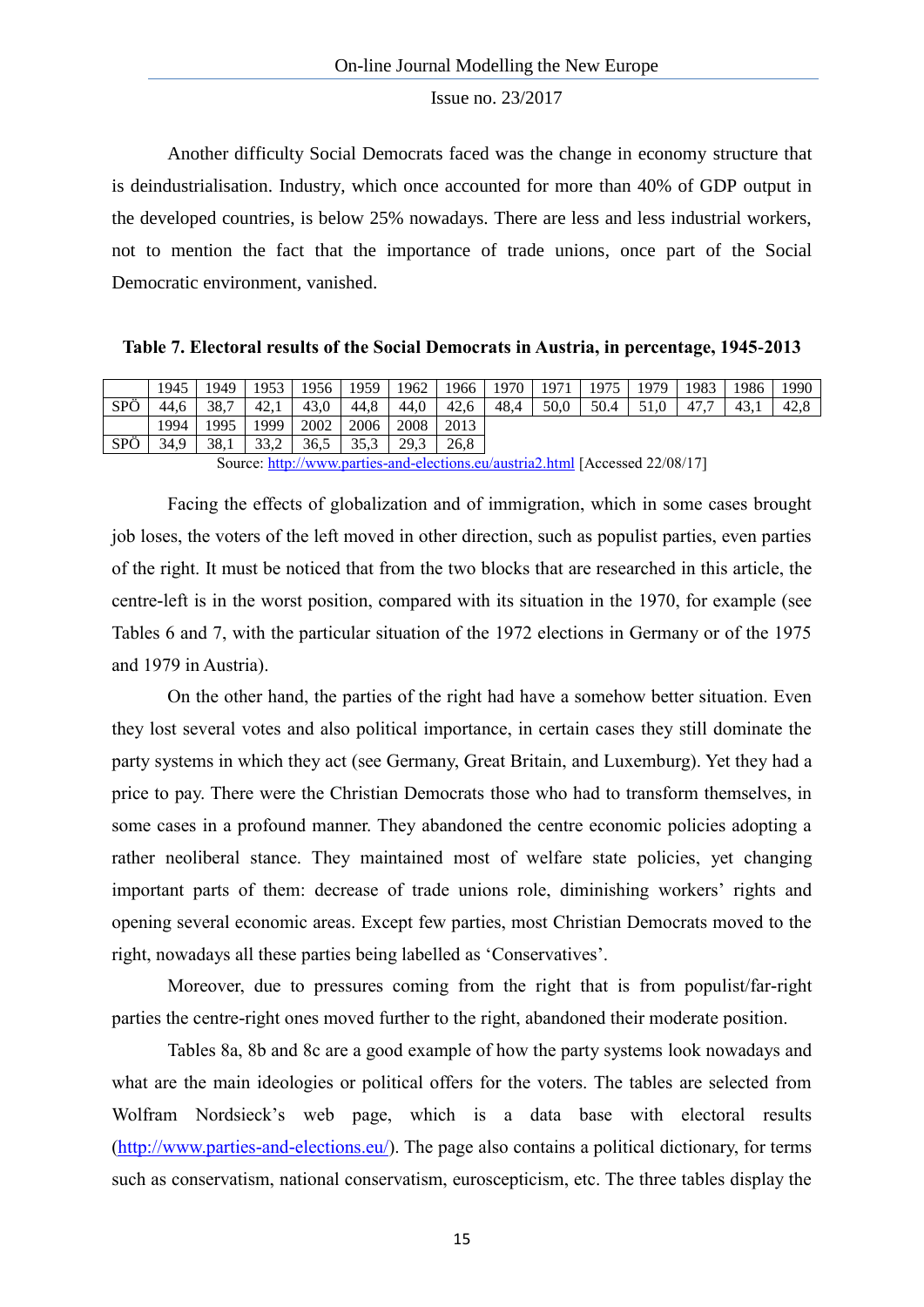electoral results and ideologies in recent elections in countries which decades ago had parties acting close to the centre.

# **Table 8a. Electoral results and ideological offers, 2010s elections in Europe, example 1**

|                      | 2017  | 2013  |
|----------------------|-------|-------|
| Christian democracy  | 26,8% | 34,1% |
| Liberal conservatism |       |       |
| Social democracy     | 20,5% | 25,7% |
| National             | 12,6% | 4,7%  |
| conservatism         |       |       |
| Liberalism           | 10,7% | 4,8%  |
| Democratic socialism | 9,2%  | 8.6%  |

Source:<http://www.parties-and-elections.eu/germany.html> [Accessed 17/09/2017]

# **Table 8b. Electoral results and ideological offers, 2010s elections in Europe, example 2**

|                         | 2015  | 2011  |
|-------------------------|-------|-------|
| Social democracy        | 26,3% | 24,9% |
| National conservatism   | 21,1% | 12,3% |
| Social conservatism     |       |       |
| Right-wing populism     |       |       |
| Conservative liberalism | 19,5% | 26,7% |
| Agrarianism             |       |       |
| Socialism               | 7.8%  | 6,7%  |
| Eco-socialism           |       |       |
| Euroscepticism          |       |       |
| Liberalism              | 7,5%  | 5.0%  |

Source:<http://www.parties-and-elections.eu/denmark.html> [Accessed 28/08/17]

It is interesting to notice that regardless the country, in the recent elections voters were in favor of right-wing, even far right parties. Once just exceptions, today these Eurosceptic/populist parties are at the core of the party systems, causing instability and in several situations obstructing government formations.

# **Table 8c. Electoral results and ideological offers, 2010s elections in Europe, example 3**

|                         | 2017  | 2012  |
|-------------------------|-------|-------|
| Conservative liberalism | 21,2% | 26,5% |
| Right-wing populism     | 13,0% | 10,1% |
| Christian democracy     | 12,4% | 8,5%  |
| Social liberalism       | 12,2% | 8,0%  |
| Democratic socialism    | 9,1%  | 9,6%  |
| Euroscepticism          |       |       |
| Green politics          | 9,1%  | 2,3%  |
| Social democracy        | 5,7%  | 24,7% |

Source[: http://www.parties-and-elections.eu/netherlands.html](http://www.parties-and-elections.eu/netherlands.html) [Accessed 4/09/2017]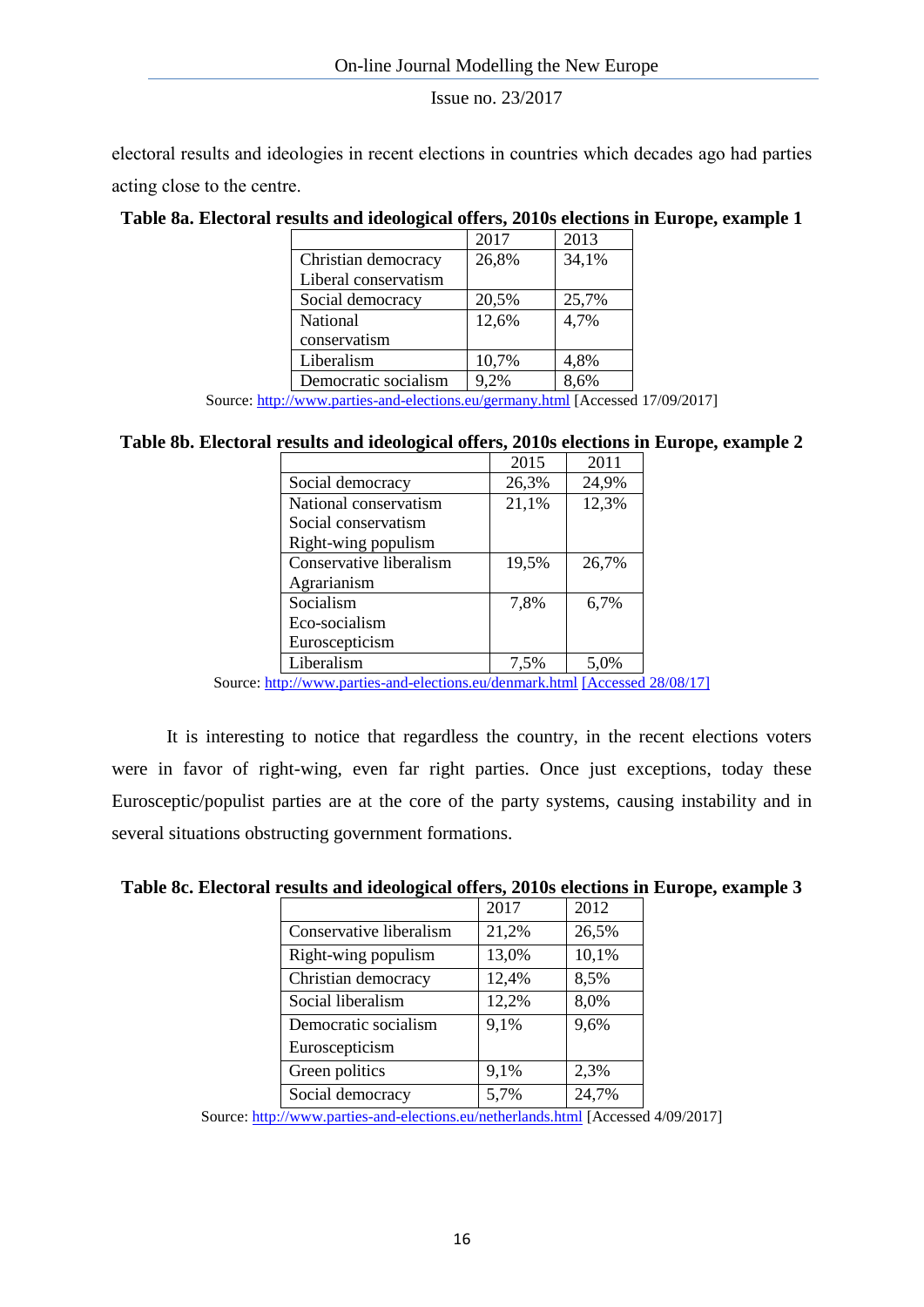There are several final remarks that end this article. First of all, the situation of moderate left and moderate right changed significantly. As compared with the policies and ideological proposals of the 1960s-1980s, it is hard to say that we have nowadays large moderate parties. The Social Democrats are somehow close to the centre and still moderate. Their biggest problem is that they lost their political power (see table 8c) and electoral significance. Secondly, on the other part of the political arena, moderate right parties are virtually non-existent anymore. Those who were Christian Democrat or mild Conservatives four decades ago moved to the right, because of electoral or pragmatically reasons. Especially in the recent years, the expansion of far right populist parties forced them to adopt similar messages in order to preserve their voters. Thirdly, the main feature of the nowadays party systems all over Europe, not only in the Western part, is the asymmetric political scene, with several influential parties competing in the right, with few weak parties on the left side. In other words, the whole political spectrum is balanced to the right, and this could explain somehow the political unrest that is so common in Europe. Finally, to answer the question regarding the re-emergence of a political consensus between two moderate parties, one from the left, the other from the right, the answer is rather negative. It is not a valid proposal, at least not until some right-wing parties would return to the centre, and the left ones become significant again.

# **References**

- 1. BAKKER, R. et al (2012) Measuring Party Positions in Europe: The Chapel Hill Expert Survey Trend File, 1999-2010. *Party Politics*, 21.1, pp. 143-152.
- 2. BÖSCH, Frank. (2004) Two Crises, Two Consolidations? Christian Democracy in Germany. In: VAN HECKE, S. and GERARD, E. (eds.) *Christian Democratic Parties in Europe since the End of the Cold War*. Kadoc-Studies on Religion, Culture and Society 1, Leuven: Leuven University Press, pp. 55-78.
- 3. BUDGE, I./ KLINGEMANN, H.-D./ VOLKENS, A./ BARA, J./ TANENBAUM, E. (2001) *Mapping Policy Preferences. Estimates for Parties, Electors, and Governments 1945–1998*. New York: Oxford University Press.
- 4. DAVIES, L. (2014) Italian birthplace of Communist party falls to Beppe Grillo's M5S. *The Guardian*. 9<sup>th</sup> of June. Available from: [https://www.theguardian.com/world/2014/jun/09/italian-birthplace-communist-party-](https://www.theguardian.com/world/2014/jun/09/italian-birthplace-communist-party-beppe-grillo-m5s-livorno)